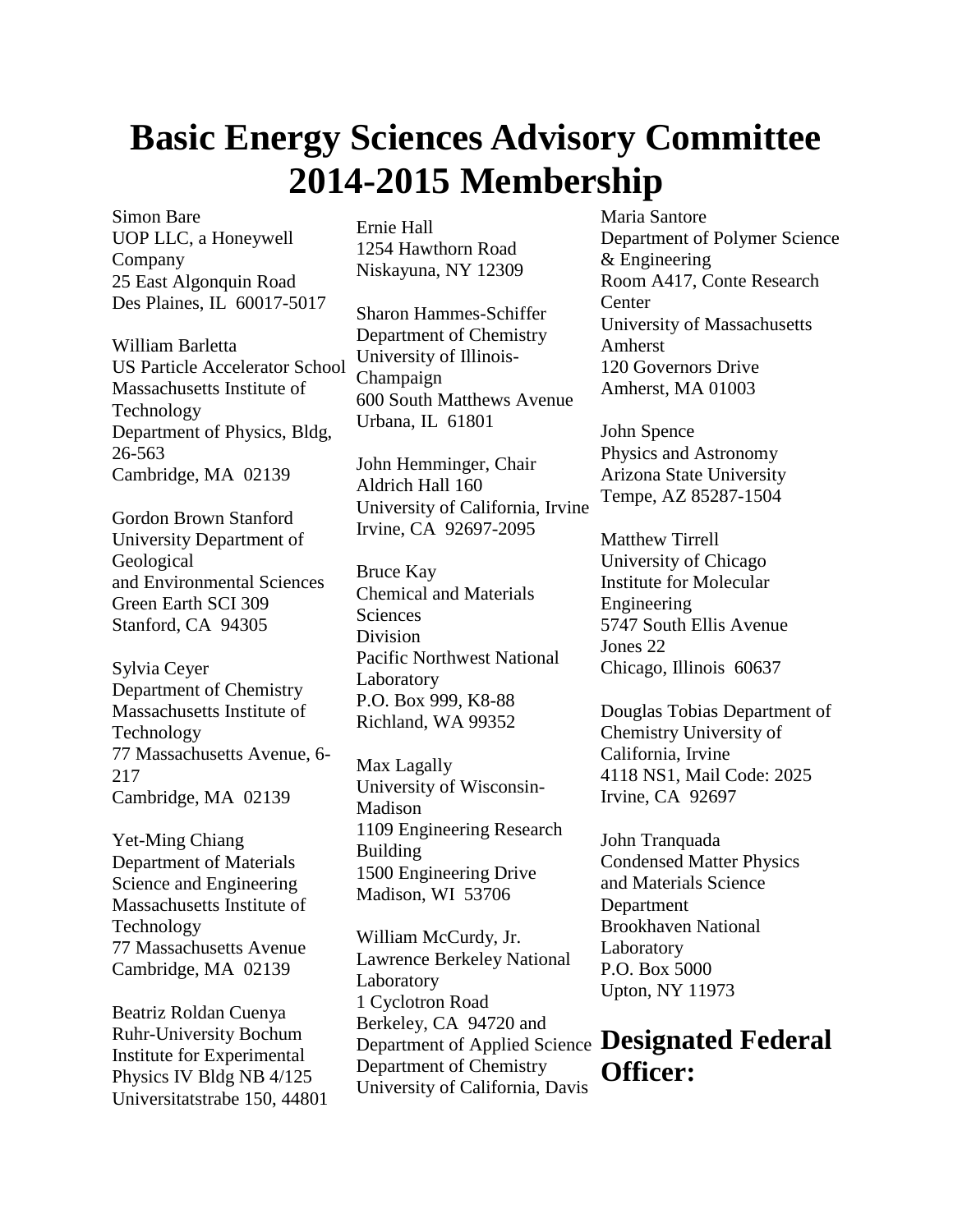Bochum Germany

Frank DiSalvo Department of Chemistry and Chemical Biology Cornell University 102 Baker Lab, 627A Clark Hall Ithaca, NY 14853

Persis Drell SLAC National Accelerator Laboratory 2575 Sand Hill Road Menlo Park, CA 94025

Roger French Case Western Reserve University Department of Materials Science and Engineering 10900 Euclid Avenue Cleveland, OH 44106-7204

Bruce Gates Department of Chemical Engineering and Materials Sciences University of California, Davis One Shields Avenue Davis, CA 95616-5294

Davis, CA 95616

Monica Olvera de la Cruz Northwestern University Materials Science and Engineering 2220 Campus Drive Cook Hall 2036 Evanston, IL 60208

Mark Ratner Northwestern University Department of Chemistry 2145 Sheridan Road Evanston, IL 60208

Anthony Rollett Department of Materials Science and Engineering Carnegie Mellon University 5000 Forbes Avenue Wean Hall 3313 Pittsburgh, PA 15213-3890

Gary Rubloff University of Maryland 2145 AV Williams Bldg College Park, MD 20742-3285

*Harriet Kung, Associate Director of Science for Basic Energy Sciences, SC-22 Phone: 301/903-3081 [harriet.kung@science.doe.gov](mailto:harriet.kung@science.doe.gov)*

## **Committee Manager:**

*Katie Perine Basic Energy Sciences, SC-22 Phone: 301-903-6529 [katie.perine@science.doe.gov](mailto:katie.perine@science.doe.gov)*

## **Previous Memberships**

Click on date for membership list.

- 2008 to 2010 --Chair, John Hemminger
- 2004 to 2007 -- Chair, John Hemminger
- 2002 to 2003 -- Chair, Geraldine Richmond
- June 2001 to June 2002 -- Chair, Geraldine Richmond
- June 2000 to June 2001 -- Chair, Geraldine Richmond
- $\frac{June\ 1999\ to\ June\ 2000}{}$  -- Chair, Geraldine Richmond
- June 1998 to June 1999 -- Chair, Geraldine Richmond
- June 1997 to June 1998 -- Chair, John Stringer
- June 1996 to June 1997 -- Chair, John Stringer